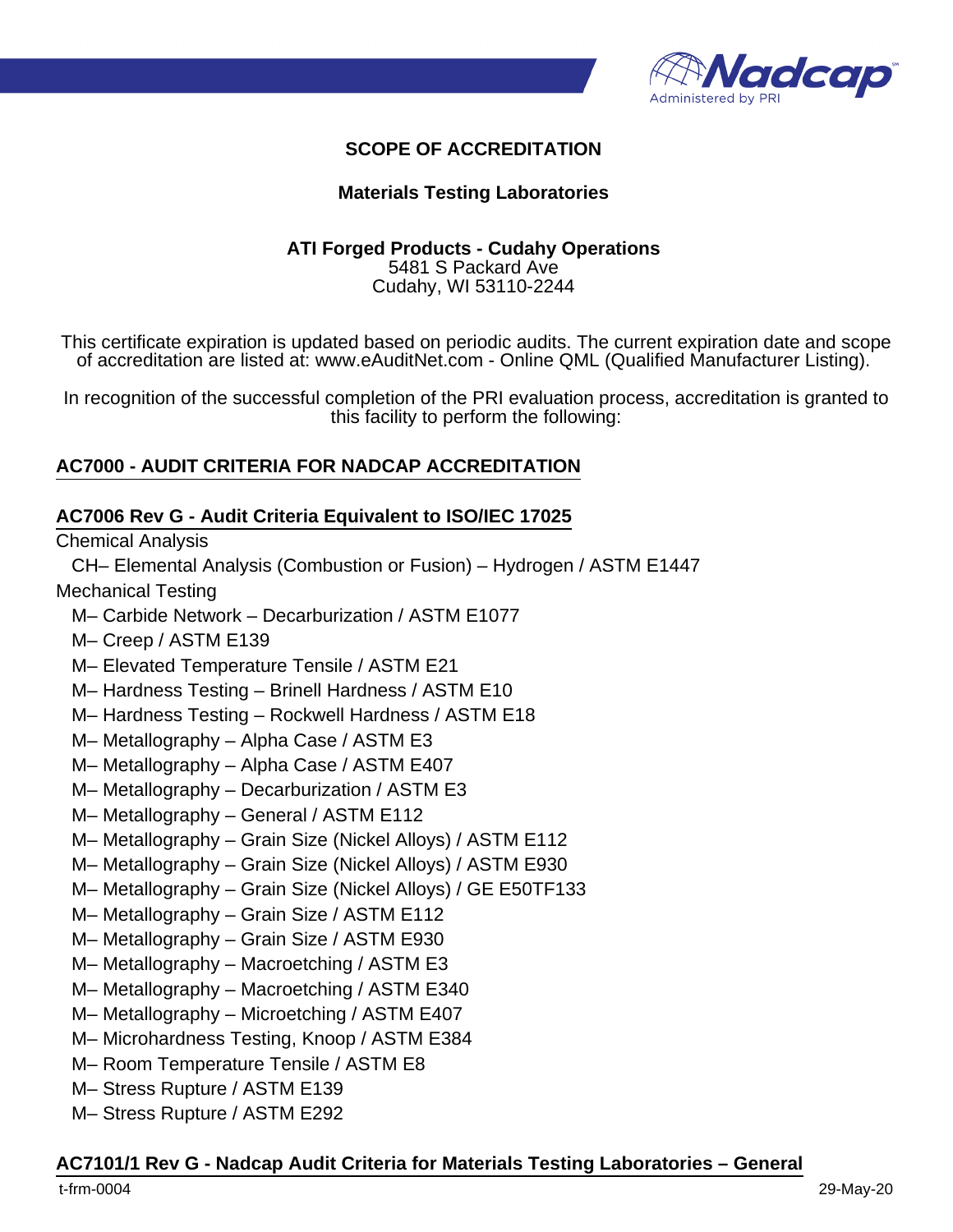### **Requirements for All Laboratories (to be used on audits on/after 5 May 2019)**

#### **AC7101/2 Rev E - Nadcap Audit Criteria for Materials Testing Laboratories – Chemical Analysis (to be used on audits on/after 30 August 2020)**

(G) Elemental Analysis (Combustion or Fusion) (G2) Hydrogen Specify the Alloy Base for Accreditation

Ti Base

#### **AC7101/3 Rev D - Nadcap Audit Criteria for Materials Testing Laboratories – Mechanical Testing (to be used on audits on/after 4 December 2016)**

- (A) Room Temperature Tensile
- (B) Elevated Temperature Tensile
- (C) Stress Rupture
- (XA) Creep

### **AC7101/4 Rev F - Nadcap Audit Criteria for Materials Testing Laboratories – Metallography and Microindentation Hardness (to be used on/after 14 August, 2016)**

- (L0) Metallographic Evaluation
- (L1) Microindentation (Interior)
- (L10) Near Surface Examinations Carburization / Decarburization
- (L11) Grain Size
- (L8) Near Surface Examinations Alpha Case: Wrought Titanium
- (XL) Macro Examination

# **AC7101/5 Rev D - Nadcap Audit Criteria for Materials Testing Laboratories – Hardness Testing (Macro) (to be used on audits on/after 22 March 2015)**

- (M1) Brinell Hardness
- (M2) Rockwell Hardness

# **AC7101/7 Rev D - Nadcap Audit Criteria for Materials Testing Laboratories – Mechanical Testing Specimen Preparation (to be used on audits on/after 15 May 2016)**

(Z) Standard Specimen Machining (Z1) Low Stress Grinding

# **AC7101/9 Rev C - Nadcap Audit Criteria for Materials Testing Laboratories – Specimen Heat Treating (to be used on/after15 January 2017)**

#### **Lab Type - Lab Type**

**Captive**